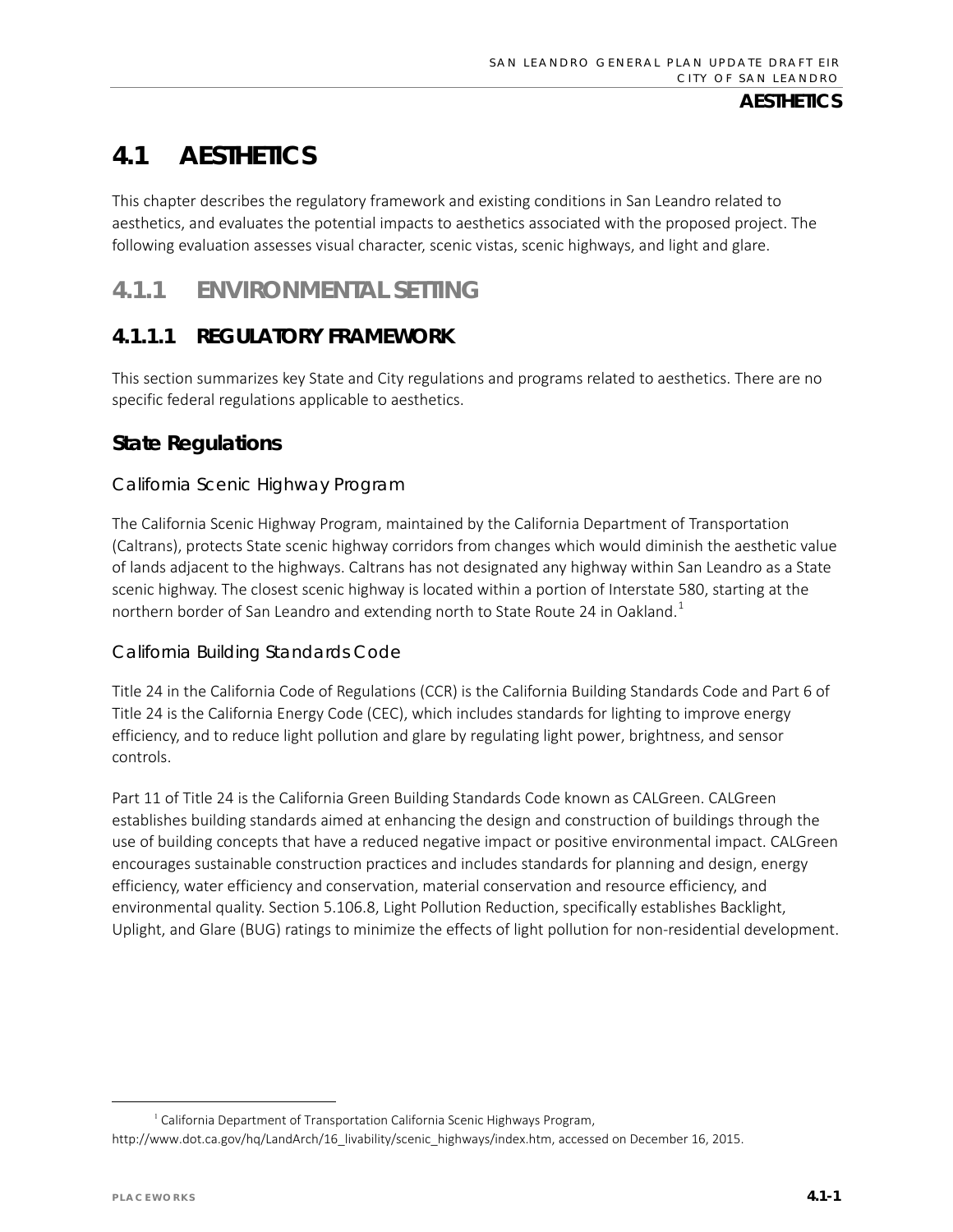# **Local Regulations**

#### *City of San Leandro Municipal Code*

The City of San Leandro Municipal Code is the primary tool that shapes the form and character of physical development in San Leandro. The Municipal Code contains all ordinances for the City and identifies zoning districts, site development regulations, and other regulatory provisions that ensure consistency between the General Plan and proposed development projects. The Municipal Code is organized by Title, Chapter, Article, and Section. The following provisions from the Municipal Code help minimize visual impacts associated with new development projects:

- Chapter 3-19, Green Building Requirements for City Building Projects, establishes regulations regarding the design, construction, operation, and deconstruction of City facilities and facilities it funds by incorporating green building practices and requiring the integration of green building strategies in City buildings.
- Chapter 3-22, Bay-Friendly Landscaping Requirements for City Projects, aims to promote economic and environmental health in the city. The City will provide leadership to both the private and public sectors by incorporating Bay-friendly landscaping design, construction, and maintenance of City and Cityfunded landscapes.
- Chapter 5-2, Street Trees, regulates the planting, replacement, and removal of street trees throughout the city. This Chapter regulates which species of street trees are acceptable for use as street trees, the location of street trees, as well as the protection of street trees during construction related activities.
- Chapter 7-5, Building Code, is based on and incorporates the 2013 California Building Standards Code and sets forth provisions for building standards for development within the city. The Municipal Code establishes building standards for construction of things such as pedestrian walkways, seismic reinforcing, and soils and foundations.

#### *City of San Leandro Zoning Code*

The San Leandro Zoning Code contains a variety of development standards and required review processes that are applicable to development within the city and pertain to aesthetics. These standards are intended to preserve the overall character throughout the city, protect scenic resources, and prevent adverse impacts related to light and glare.

- Article 5 establishes the zoning regulations for residential districts. Section 2-582 contains the regulations for the View Preservation Sub-District (RS-VP), which are intended to restrict new construction that would impair residents' enjoyment of distant scenic views. The maximum allowable building height in the RS-VP district is 18 feet or one (1) story. In addition, all new houses and additions are evaluated through a discretionary procedure, the "View Preservation/Site Plan Review," to prevent the unreasonable blockage of views, minimize potential adverse impacts to neighbors, and ensure that single-family homes are designed to be visually compatible with their surroundings. The RS-VP district applies to the Bay-O-Vista neighborhood.
- Article 16 establishes development regulations other than parking, loading, and sign regulations that are applicable to development in all or several districts. Section 4-1670 establishes that glare from glass shall not cover more than twenty percent (20%) of a building surface visible from a street unless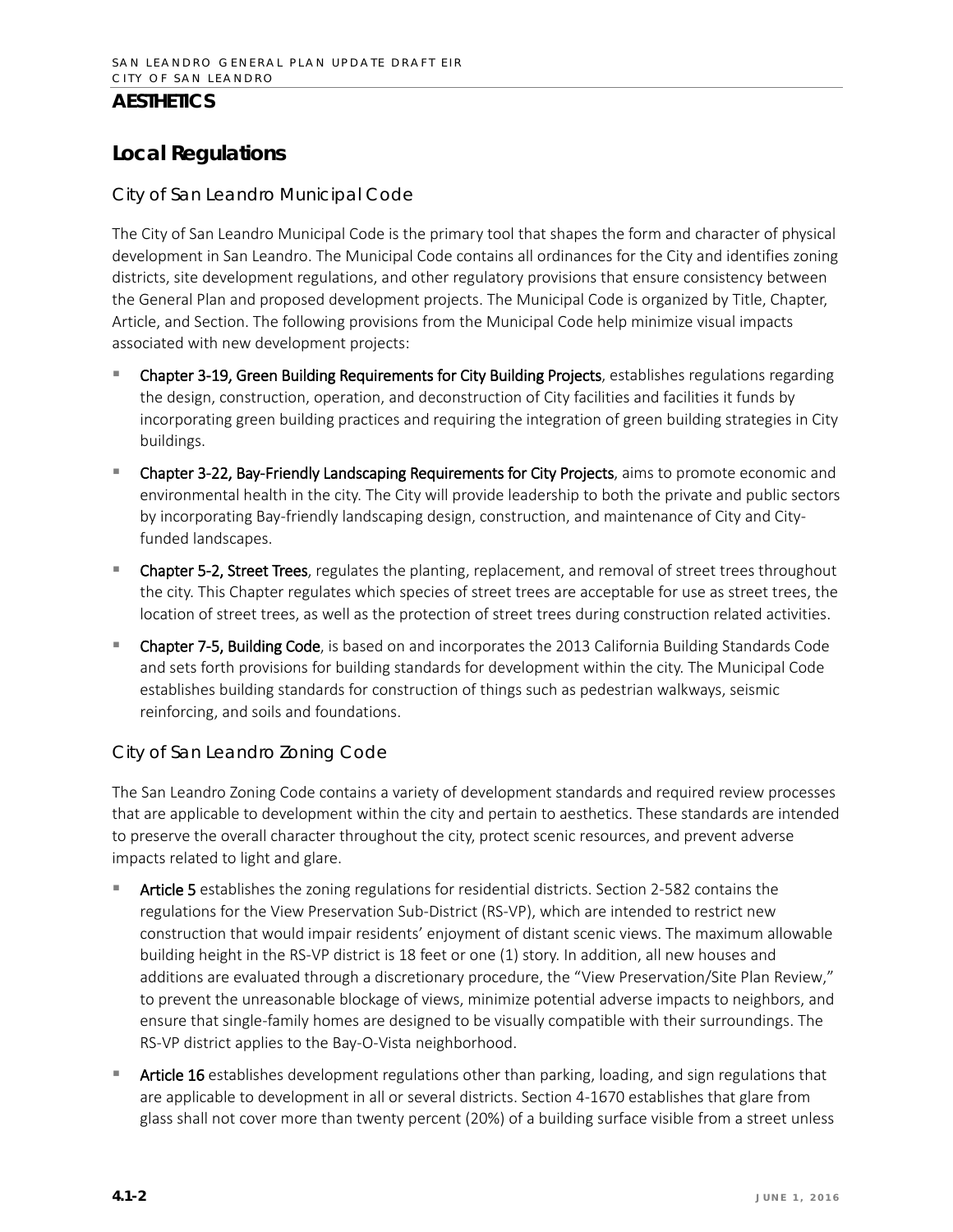an applicant submits information demonstrating to the satisfaction of the Zoning Enforcement Official that use of such glass would not significantly increase glare visible from adjacent streets or pose a hazard for moving vehicles. From outdoor lighting sources, parking lot lighting shall comply with Article 17 and security lighting in any district may be indirect or diffused, or shall be shielded or directed away from an R district within five hundred (500) feet. Lighting for outdoor court or field games within three hundred (300) feet of an R district shall require approval of a use permit.

- Article 18 establishes sign regulations throughout the city in order to maintain and enhance the quality of the City's appearance by avoiding clutter and requiring certain signs to comply with design review and by regulating the number and size of signs according to standards consistent with the types of establishments in each zoning district in order to protect residential districts adjoining nonresidential districts from adverse impacts of nearby signs. Section 4-1802 establishes that all signs regulated under this Article are subject to the review and approval of the Community Development Director or person designated by the Director, to ensure the objectives of the General Plan to maintain quality and attractive business areas.
- Article 19 regulates the design, installation, maintenance and management, of landscape throughout the city. This Article applies to large landscape projects and projects for which "Site Plan Approval" is required. Large landscape projects are defined as projects that include new or rehabilitated commercial, industrial and developer-installed residential landscapes over 2,500 square feet and all new or rehabilitated residential landscapes over 5,000 square feet. For projects subject to Site Plan review, landscape plans are subject to review and approval as well. In addition to requiring landscape plan review and approval, this Article contains provisions regarding the removal, installation, and preservation of trees, as well as establishes design standards for landscapes throughout the city. For example, the landscape design standards require that landscape materials demonstrate a recognizable pattern or theme for the overall development, regulate the spacing of street trees, and establish standards for tree installations within parking lots, such as screening and the minimum number of trees to be planted.
- Article 25 of the Zoning Code contains the regulations which apply to the City's review of development proposals. This Article requires that Site Plan review be conducted for certain new nonresidential development greater than 2,500 square feet, and for certain two-, multi-, and single-family development projects located in RD, RM, C, NA, SA, and I Districts to ensure that development complies with the applicable site development standards prescribed by the Zoning Code.<sup>[2](#page-2-0)</sup> The associated Site Plan review regulations are found in Section 5-2512 of the Zoning Code. This review evaluates adherence to the applicable development standards prescribed by the Zoning Code for a particular site. Additionally, this review confirms that buildings have adequate articulation with appropriate window placement, use of detailing, or changes in building planes which provide visual interest. A public hearing before the Board of Zoning Adjustments, Planning Commission, and/or City Council may also be required in accordance with the regulations set forth in Section 5-2506 of the Zoning Code.

<span id="page-2-0"></span><sup>2</sup> City of San Leandro, Municipal Code Part V – Administration, Article 25 – Site Plan Approval.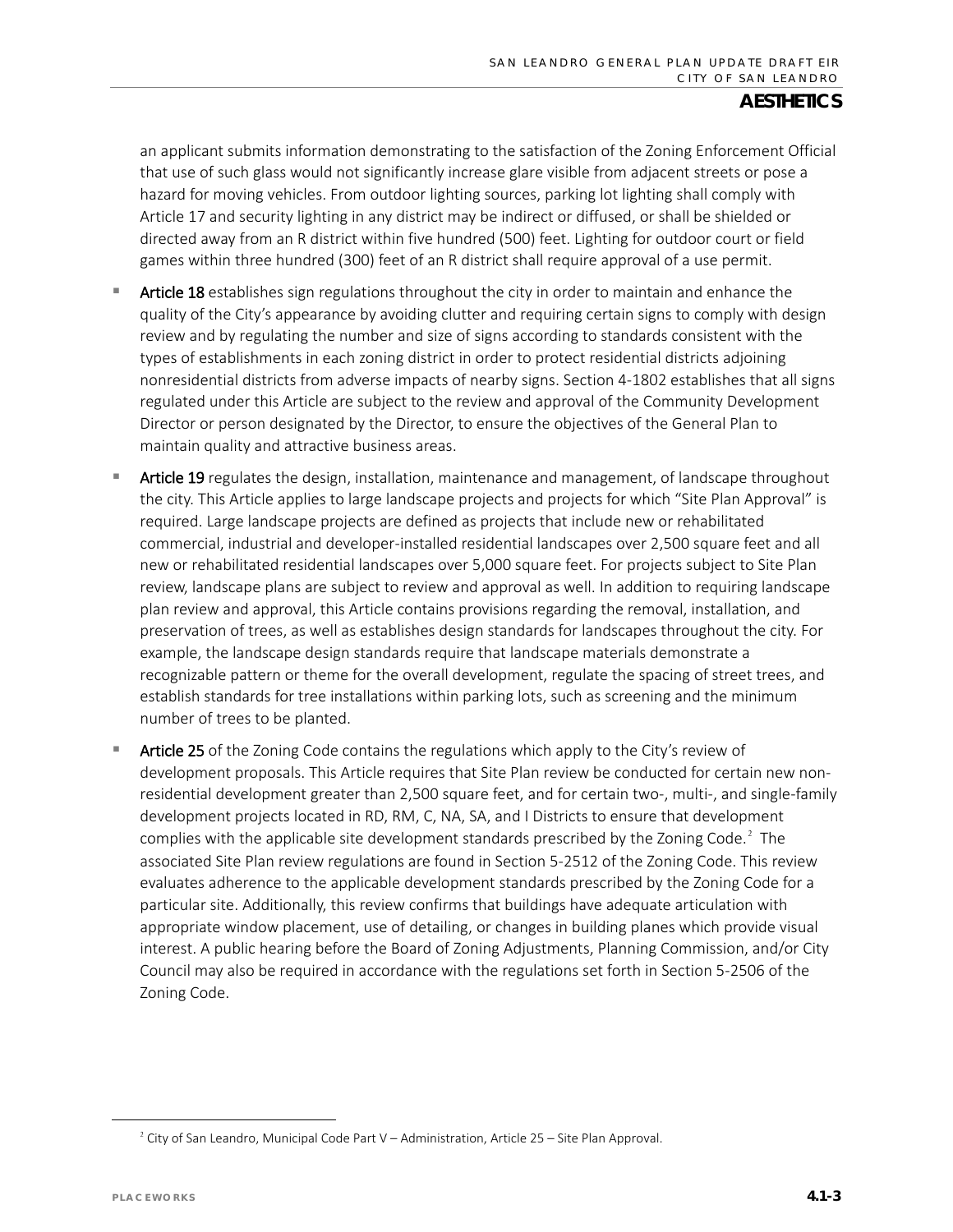#### *East 14th Street South Area Development Strategy*

The East 14<sup>th</sup> Street South Area Development Strategy (Development Strategy), adopted in April 2004, is intended to provide City staff, elected officials, property and business owners, prospective developers, and the community with a policy and design document to guide the South Area (East 14<sup>th</sup> Street between Maud/Thornton and 150<sup>th</sup> Avenue) revitalization effort and implementation.<sup>[3](#page-3-0)</sup> The Development Strategy includes goals and policies; assets, needs, and opportunities; corridor concept plan and illustrative opportunity site development studies; design guidelines for development of private properties; streetscape improvements plan; and implementation strategies. The primary intent of the Development Strategy is to revitalize the southern portion of the East  $14^{th}$  Street Corridor by attracting desirable uses, providing streetscape improvements and by ensuring that new developments are of the highest quality design.[4](#page-3-1) Key goals include the transformation of the unbroken commercial "strip" into a series of mixeduse districts, the creation of more pedestrian- and transit-friendly environment on East 14<sup>th</sup> Street, and the accommodation of high quality, multi-family housing along the Corridor.<sup>[5](#page-3-2)</sup>

#### *Downtown San Leandro Transit-Oriented Development Strategy*

The Downtown San Leandro Transit-Oriented Development Strategy (TOD Strategy), adopted in September 2007, is intended to encourage housing, retail, jobs, and more attractive and pedestrian-friendly streets and sidewalks in downtown San Leandro.<sup>[6](#page-3-3)</sup> The TOD Strategy's study area is defined by a half-mile radius circle around the intersection of East 14<sup>th</sup> and Davis Streets. The TOD Strategy includes design guidelines that give direction to new development that most affect the streets, including streetscape design and building placement to improve the pedestrian environment.<sup>[7](#page-3-4)</sup> Chapter 4, Development and Implementation Guidelines of the TOD Strategy, establishes regulations for public street design, lighting, street furnishings (i.e. trash receptacles, bicycle racks, and transit shelters), and signage and wayfinding. Further, this chapter of the TOD Strategy includes guidelines regulating building massing and height; the use and placement of windows and doors; building design; building materials; signage; and landscape and streetscape design. These guidelines are focused on the character and quality of the public environment, with particular emphases on streets and public spaces and the relationship between the sidewalk and ground level building frontages. $8$ 

#### *Downtown San Leandro Design Guidelines*

The Downtown San Leandro Design Guidelines (October 2007) apply to new development, renovations, additions, new signage, and storefront remodels (including awnings, new window frames, and certain finishes) in the Downtown. The document establishes development guidelines for building corners, entrances, storefronts, display windows, facades, rooflines, awnings, canopies, materials, lighting, color, arcades, outdoor spaces, parking and service areas, and landscaping. The document also establishes signage guidelines.

<span id="page-3-0"></span><sup>&</sup>lt;sup>3</sup> City of San Leandro, 2004, East 14<sup>th</sup> Street South Area Development Strategy, Executive Summary, page v.

<span id="page-3-1"></span><sup>&</sup>lt;sup>+</sup> City of San Leandro, 2004, East 14<sup>th</sup> Street South Area Development Strategy, Executive Summary, page vi.

<span id="page-3-2"></span><sup>&</sup>lt;sup>5</sup> City of San Leandro, 2004, East  $14^{\text{th}}$  Street South Area Development Strategy, Executive Summary, page vii.

<span id="page-3-3"></span><sup>6</sup> City of San Leandro, 2007, Downtown San Leandro Transit-Oriented Development Strategy, page 1.

<span id="page-3-4"></span><sup>7</sup> City of San Leandro, 2007, Downtown San Leandro Transit-Oriented Development Strategy, page 24.

<span id="page-3-5"></span><sup>8</sup> City of San Leandro, Downtown San Leandro Transit-Oriented Development Strategy, September 2007, page 81.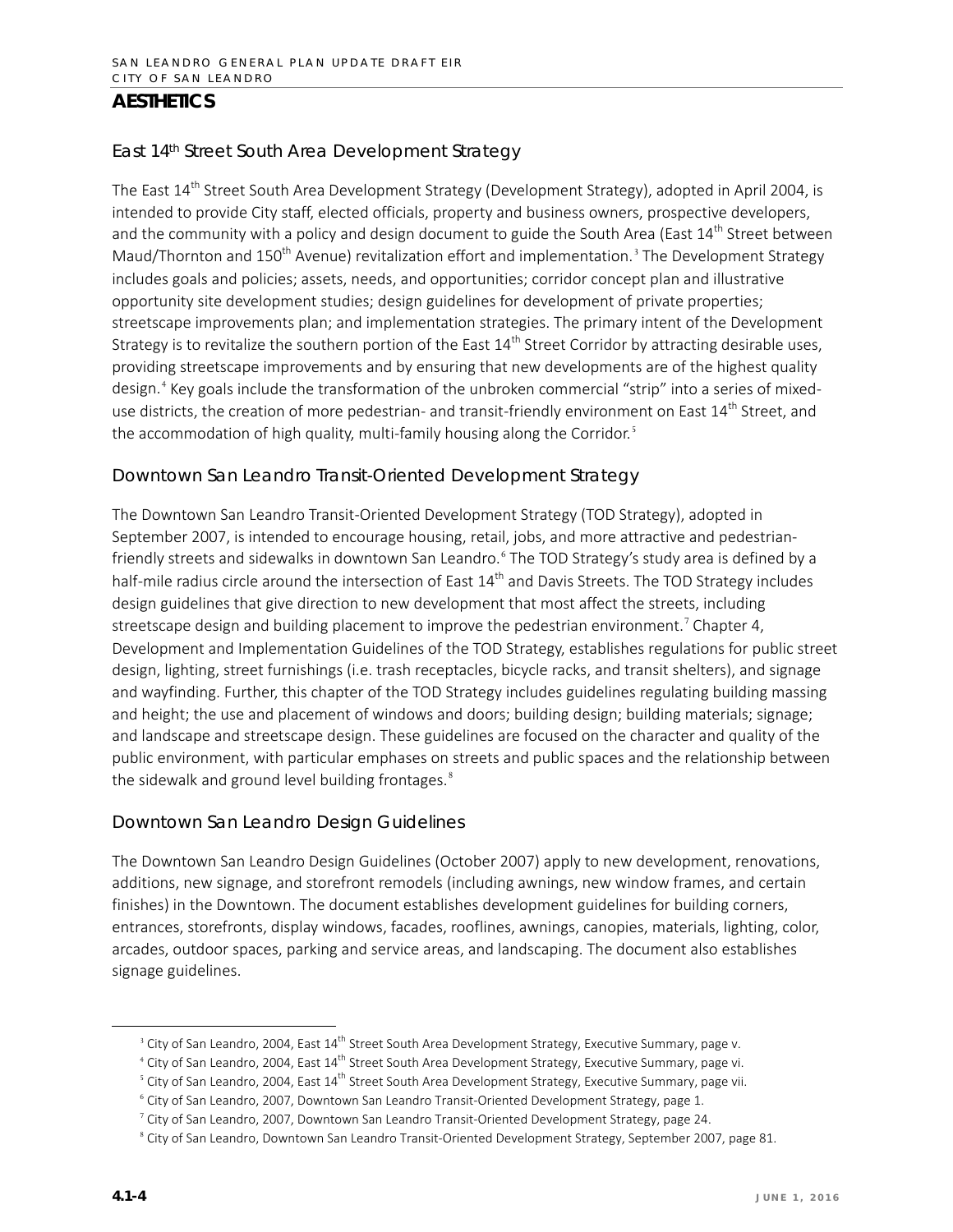# **4.1.1.2 EXISTING CONDITIONS**

This section describes the existing visual character of San Leandro and its vicinity.

# **Visual Character**

San Leandro's visual character can be described by its natural setting and physical development pattern. The city's location on the East Bay Plain, bordered to the west by the San Francisco Bay and to the east by the coastal foothills, has shaped its development pattern and defines a portion of its visual profile. Natural features such as the Bay and its shoreline mark the edges of the city and frame most long-range views, while the overall terrain is mostly flat. The flat terrain and lack of a dense, continuous tree cover provides San Leandro with an open and expansive visual quality. Given the natural barriers to growth on the east and west and the proximity to cities, including Oakland to the north and Hayward to the south, much of the city has developed in a linear pattern that is guided by major transportation routes. North-south rail and freeway routes bisect the city, defining neighborhood edges.

Within the city itself, the predominant land use consists of established suburban neighborhoods with treelined streets and well-kept homes. There are distinct neighborhoods throughout the city, which are shown on Figure 4.1-1. Residential, recreational, and open space uses are located adjacent to the shoreline in the western portion of the city. Residential uses surround two industrial areas located south of Marina Boulevard and west of Interstate 880. In residential, commercial and industrial areas, most buildings are one to two stories in height, surrounded by yards and relatively wide streets. Within industrial and commercial areas, parking and storage occupy most of the visual field and visual landmarks include industrial buildings, such as Kraft/General Foods and Ghirardelli Chocolate. Activity centers, including Downtown, San Leandro Hospital, and Bayfair Center are characterized by buildings up to five stories in height.

Figure 4.1-2, identifies gateways in the city. These gateways include Davis Street east of Interstate 880; North Area Gateway Streets (San Leandro Boulevard, East 14<sup>th</sup> Street, Bancroft, and MacArthur Boulevard); Marina Boulevard east of Interstate 880; Joaquin Avenue at Grand; Doolittle Drive from Oakland to Davis Street; East 14<sup>th</sup> Street at Bayfair; Washington Manor area gateways; Downtown Area gateways; and gateways in major residential areas such as Halcyon-Foothill, Davis West, and Broadmoor.

# **Scenic Vistas**

The existing and proposed General Plans do not designate official scenic vistas. However, there are a number of significant views that the City of San Leandro has identified as aesthetic priorities to build a sense of place. These views are shown on Figure 4.1-2. Scenic views in San Leandro include those looking west to the San Francisco Bay from the Shoreline and hills above Interstate 580, and views looking east to the foothills from hills near Interstate 580.

# **Light and Glare**

Light pollution refers to all forms of unwanted light in the night sky around and above developed urban areas, including glare, light trespass, sky glow, and over-lighting. Views of the night sky are an important part of the natural environment. Excessive light and glare can also be visually disruptive to humans and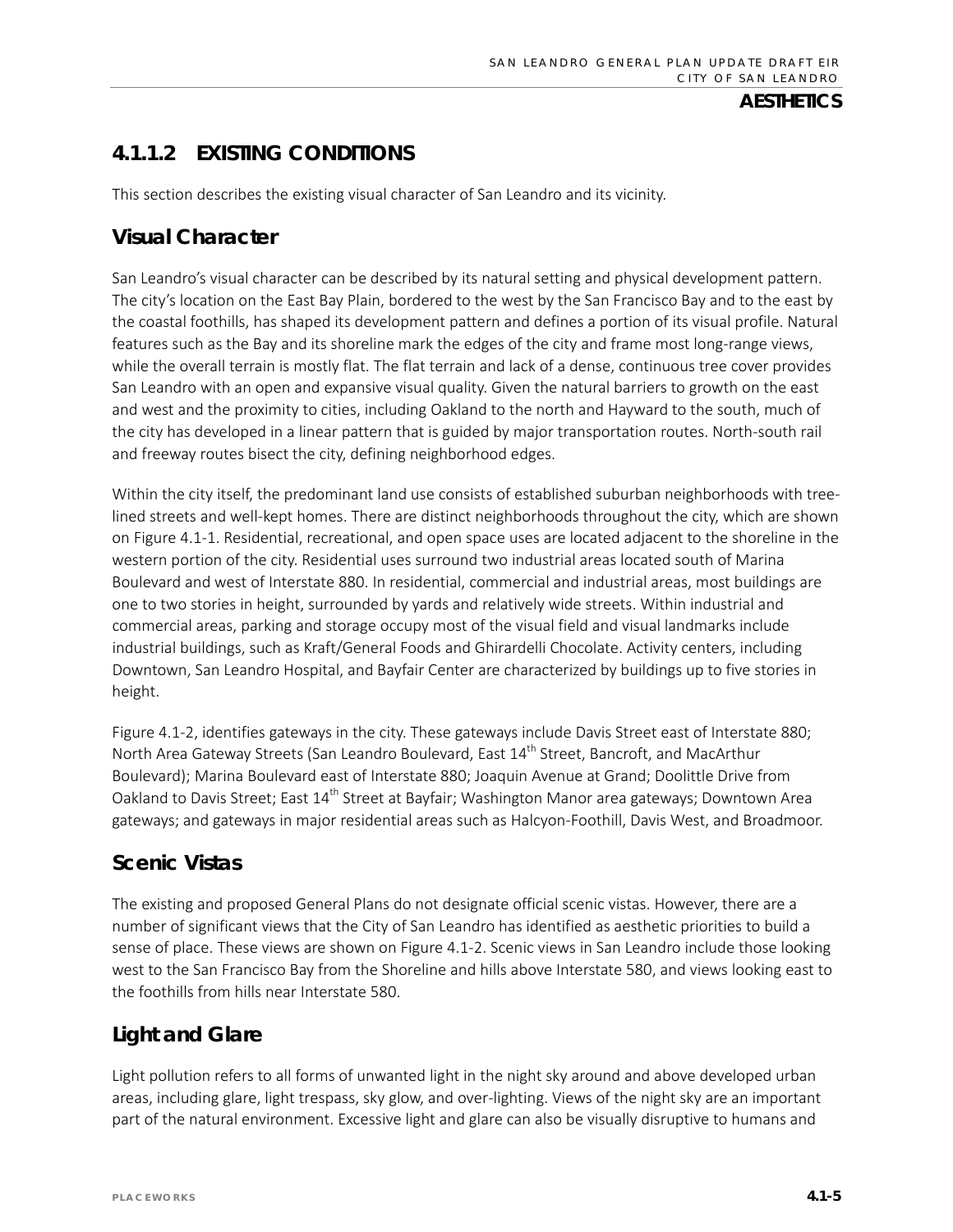**SAN LEANDRO GENERAL PLAN UPDATE EIR**  CITY OF SAN LEANDRO



**AESTHETICS**



Source: City of San Leandro, General Plan 2002.

Residential Neighborhoods **Tara**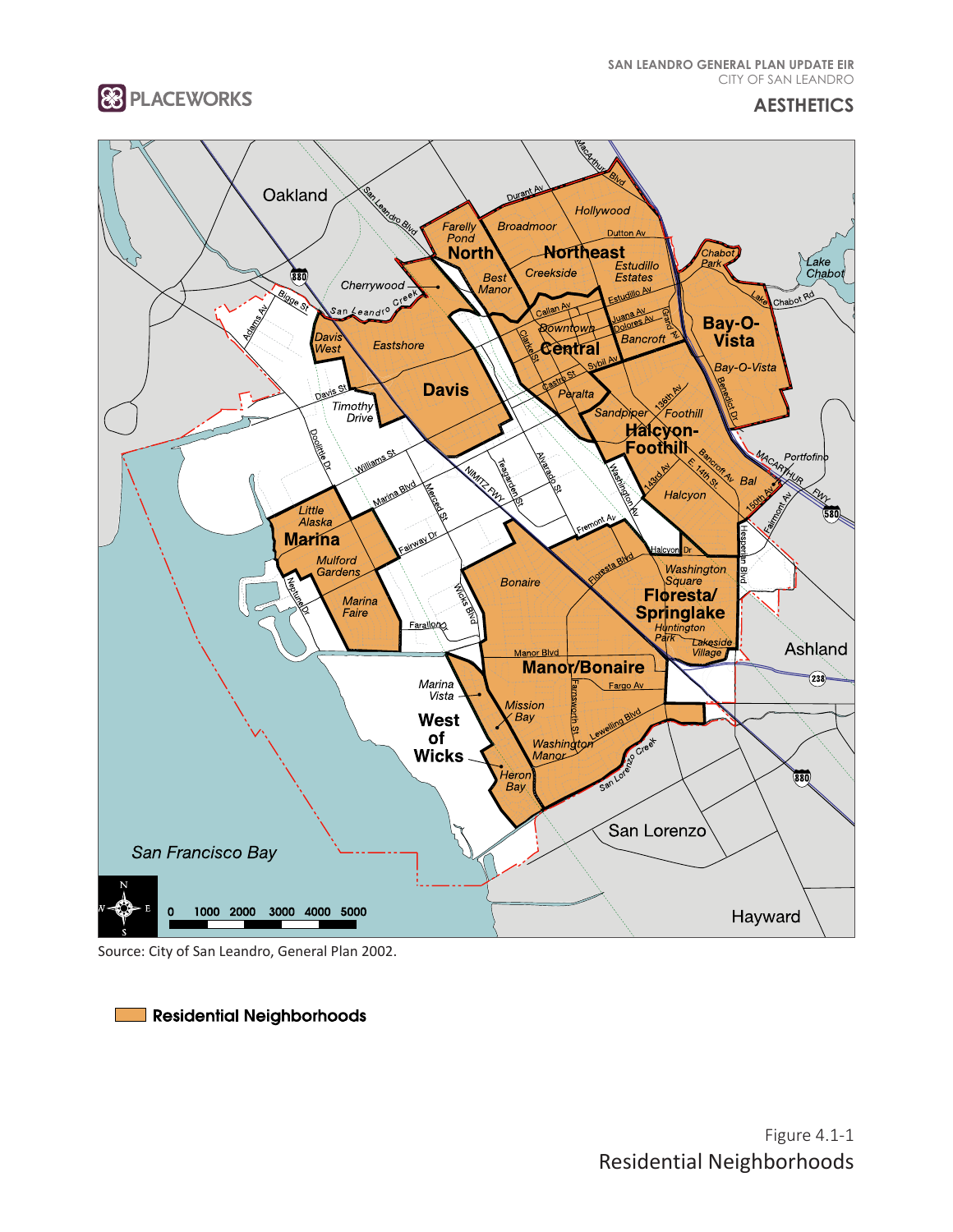**88 PLACEWORKS** 

**SAN LEANDRO GENERAL PLAN UPDATE EIR**  CITY OF SAN LEANDRO

**AESTHETICS**



Source: City of San Leandro, General Plan 2002.

**Significant Views** 

**Major Gateways** 

**Key Gateway Streets** 

 $1111111111$ Well-defined edges

☀ **Major Activity Areas** 

Figure 4.1-2 Community Design Features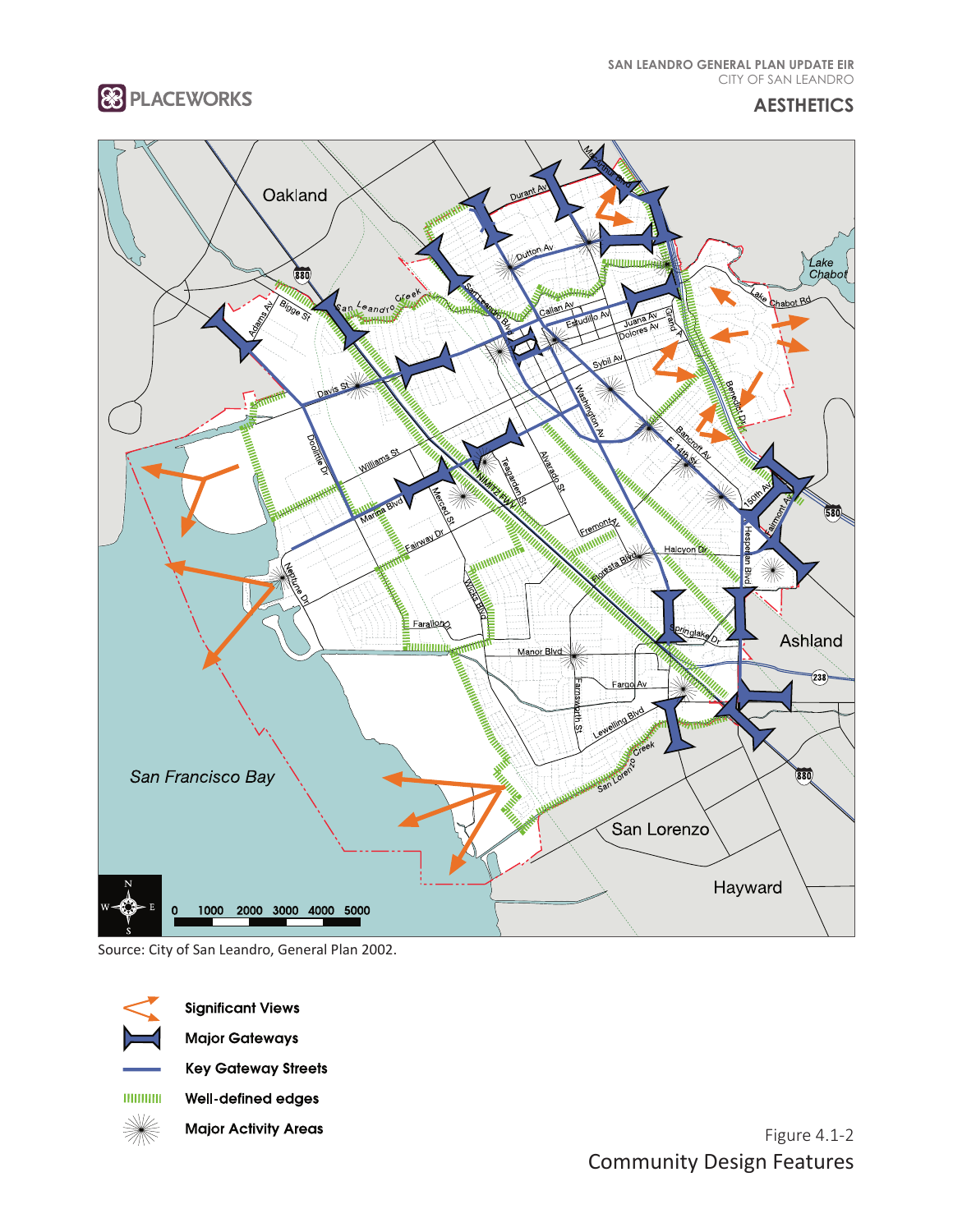nocturnal animal species, and often reflects an unnecessarily high level of energy consumption. Light pollution has the potential to become an issue of increasing concern as new development contributes additional outdoor lighting installed for safety and other reasons. Nighttime lighting in San Leandro is restricted primarily to street lighting along local streets, and to night-time illumination of industrial and commercial buildings in areas designated for those land uses.

# **4.1.2 STANDARDS OF SIGNIFICANCE**

The proposed Plan would result in a significant aesthetic impact if it would:

- 1. Have a substantial adverse effect on a scenic vista.
- 2. Substantially damage scenic resources, including, but not limited to, trees, rock outcroppings, and historic buildings within a state scenic highway.
- 3. Substantially degrade the existing visual character or quality of the site and its surroundings.
- 4. Expose people on- or off-site to substantial light or glare, which would adversely affect day or nighttime views in the area.

# **4.1.3 IMPACT DISCUSSION**

#### **AES-1 The proposed project would not have a substantial adverse effect on a scenic vista.**

### **Proposed General Plan Update**

The proposed Plan would have a significant impact if it would allow development that would block or degrade a scenic view. As discussed in Section 4.1.1, Environmental Setting, the existing and proposed General Plans do not designate official scenic vistas, but designate significant views, including views looking west to the San Francisco Bay from the Shoreline and hills above Interstate 580, and views looking east to the foothills from hills near Interstate 580. These views are considered scenic vistas in this analysis.

In the areas of the city with scenic views, development patterns are substantially built out, and the proposed General Plan land use designations are generally consistent with existing development patterns. Therefore, new development would not be expected to significantly alter scenic viewsheds in these areas. Many portions of the city that currently consist of garden residential, commercial, and open space uses would remain designated for these uses under the proposed General Plan. New development in these areas would similarly not be expected to significantly affect scenic viewsheds, and would be developed under similar standards, resulting in low-profile buildings.

However, some future development allowed by the proposed General Plan would have the potential to partially or fully block scenic vistas. In the foothills and ridgeline areas in the eastern portion of the city, including existing vacant lots in Bay-O-Vista, development or redevelopment could occur in areas that are visible from other portions of the city. In addition, within the View Preservation Sub-District (RS-VP), which applies to the Bay-O-Vista neighborhood, new construction would be reviewed to ensure that it would not impair residents' enjoyment of distant scenic views. As shown on Figure 4.1-2, views in San Leandro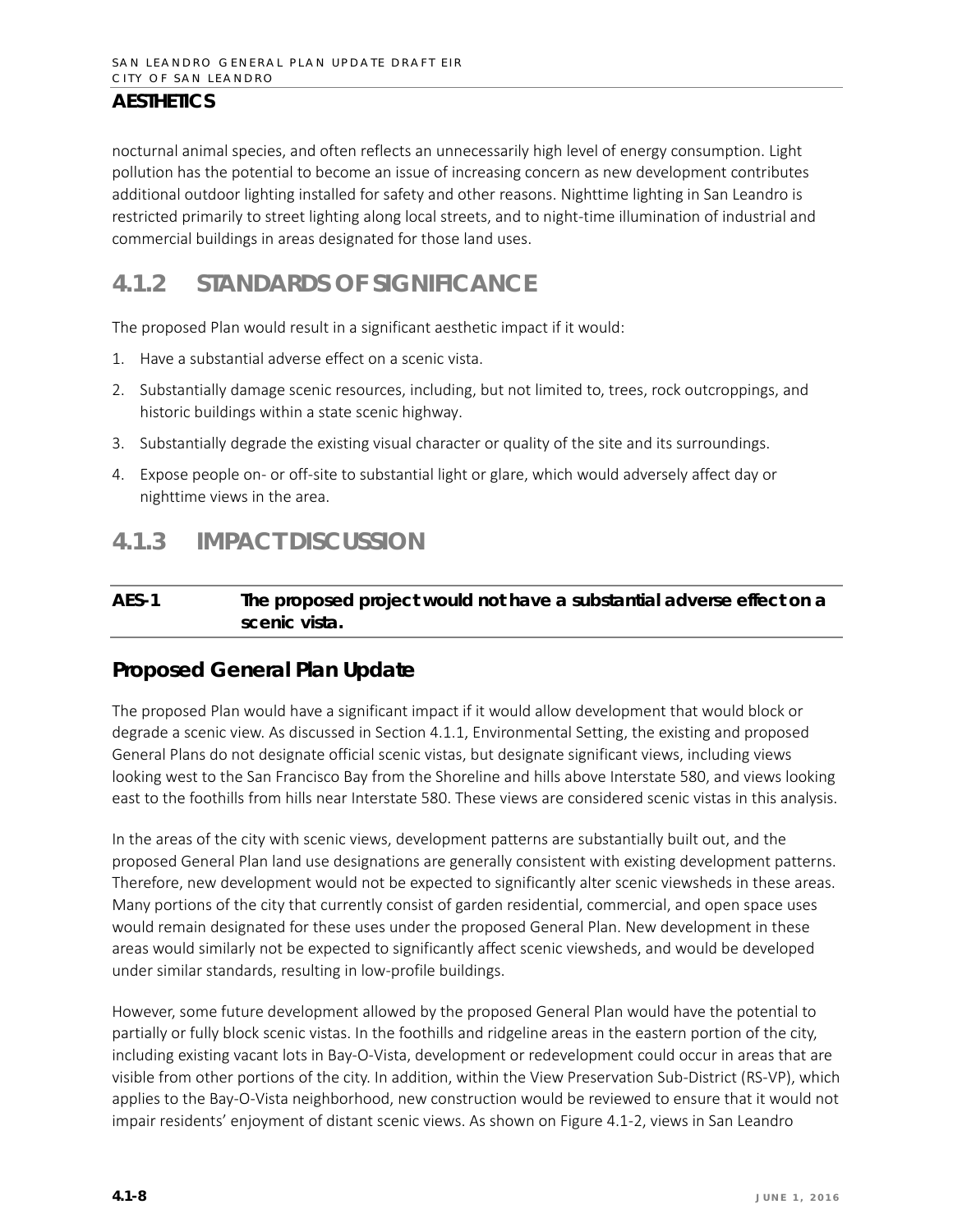include the San Francisco Bay to the west and foothills to the east. In addition, adjacent to the Shoreline area in the western portion of the city, including along Neptune Drive and Marina Boulevard, development or redevelopment could occur in areas that are visible from other portions of the city. As shown on Figure 4.1-2, the view includes the San Francisco Bay and shoreline areas to the west. As shown on Figure 4.1-2, the Downtown area does not afford significant scenic views. Far-field views in this area are generally blocked by existing buildings and trees. Therefore, proposed taller buildings developed in the Downtown are not expected to affect any scenic vistas.

The proposed General Plan includes the following policies that would protect scenic views:

- Policy LU-2.6: Preservation of Low Density Character. Preserve the low-density character of San Leandro's predominantly single family neighborhoods.
- Policy LU-2.8: Alterations, Additions, and Infill. Ensure that alterations, additions and infill development are compatible with existing homes and maintain aesthetically pleasing neighborhoods.
- Policy LU-2.9: Density Transitions. Avoid abrupt transitions from high density to low density housing. Where high-density development occurs, encourage such projects to step down in height and mass as they approach nearby lower density areas.
- Policy LU-2.10: Teardowns. Discourage "teardowns" (the replacement of smaller dwellings with larger and more expensive homes) where the existing home is in good physical condition and the proposed home would be substantially larger than the prevailing scale of the neighborhood.
- Policy LU-2.11: Privacy and Views. Encourage residential alterations, additions, and new homes to be designed in a manner that respects the privacy of nearby homes and preserves access to sunlight and views. Wherever feasible, new or altered structures should avoid the disruption of panoramic or scenic views.
- Policy LU-2.16: Harmony With Nature. Require new development to be harmonious with its natural setting and to preserve natural features such as creeks, large trees, ridgelines, and rock outcroppings.
- Policy LU-2.17: Constrained Sites. Focus new housing development on underutilized or infill sites on the city's flatter lands, rather than on previously undeveloped sites in the hills. Development on sites with significant geologic, hydrologic, or land stability constraints should be strongly discouraged.
- Policy LU-7.8: Sense of Place. Create a stronger sense of place and a more positive regional image in the industrial districts through improved site planning, landscaping, architecture, façade improvements, fencing and screening, and design, as well as investments in streetscape improvements.
- Policy LU-8.2: Aesthetics. Upgrade the City's commercial corridors by building upon their existing strengths and improving their aesthetic qualities. The City should implement programs to underground utilities, abate weeds and graffiti, eliminate litter, improve buffers to adjacent residential uses, control excessive signage, and provide streetscape amenities and landscaping along the corridors.
- Policy LU-9.1: Waterfront Enhancement. Enhance the San Leandro waterfront as a distinguished recreational shoreline and conservation area, with complementary activities that boost its appeal as a destination for San Leandro residents and visitors. Future development at the Shoreline should be compatible with the area's scenic and recreational qualities.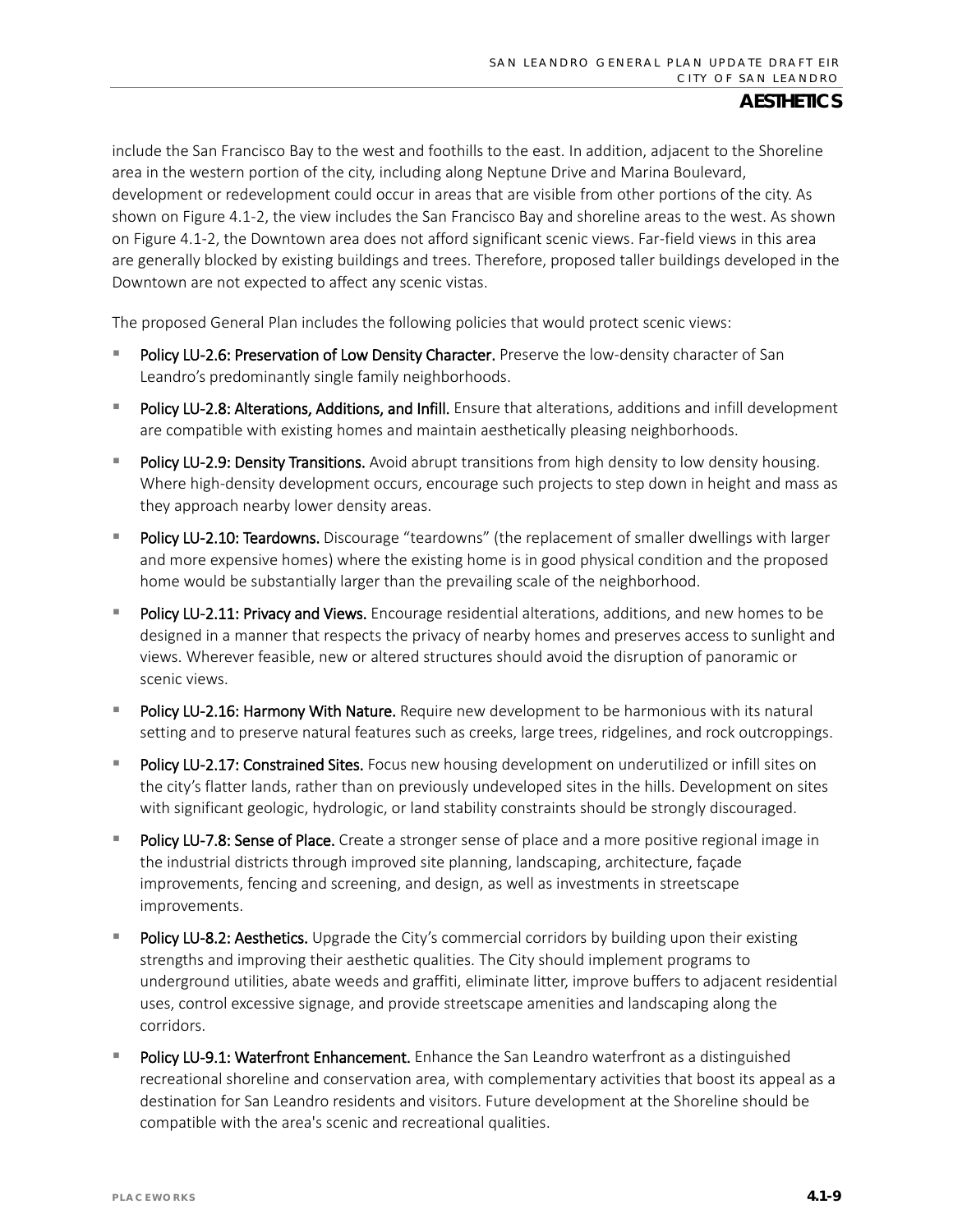The proposed Plan seeks to preserve and enhance the visual character in San Leandro, which includes the scenic vistas identified as significant views in the proposed Plan. As listed above, there are several policies in the proposed Plan that would preserve existing views in residential areas. Proposed Policy LU-2.6 would prevent new development from blocking existing views within and from residential neighborhoods by maintaining the low-density character of San Leandro's residential neighborhoods, Policy LU-2.8 would aim to maintain aesthetically pleasing neighborhoods that are located within a scenic viewshed, and Policy LU-2.17 would strongly discourage new housing development on undeveloped sites in the hills. Proposed Policies LU-2.10 and LU-2.11 would discourage "tear-downs" in residential neighborhoods when the replacement home would be substantially larger than the prevailing scale of the neighborhood, and would encourage residential alterations, additions, and new homes to be designed in a manner that preserves access to sunlight and views, and avoid the disruption of panoramic or scenic views wherever feasible.

Proposed policies that would preserve existing views in all other areas of the city include Policy LU-2.9 regarding transitions between residential and non-residential areas. Policy LU-2.16 would protect scenic vistas by requiring new development to preserve natural features such as creeks, large trees, ridgelines, and rock outcroppings. Policy LU-9.1 would protect the existing westerly views toward the shoreline and San Francisco Bay from the shoreline through encouraging future development to be compatible with the area's scenic and recreational qualities. Proposed Policy LU-8.2 and Policy LU-7.8 focus on enhancing aesthetic quality within commercial corridors and industrial districts.

New development proposed in San Leandro would be designed consistent with proposed policies and existing regulations, and would therefore have *less-than-significant* impacts on scenic vistas.

Significance before Mitigation: Less than significant.

#### Applicable Regulations:

**E** City of San Leandro Zoning Code

# **Proposed Zoning Code Amendments**

The proposed amendments to the Zoning Code would bring the Zoning Code into conformance with the proposed Plan. The proposed Zoning Code would implement the proposed Plan and would guide development in key areas of the city. Proposed Zoning Code amendments that would allow future development that could block or degrade scenic views in San Leandro include increased building density intensity (Floor Area Ratio, or FAR), and setbacks in mixed use "Downtown Area" (DA) districts. These zoning amendments would be made in areas of the city that are already substantially built out and zoning amendments are generally consistent with existing development patterns. In addition, new development allowed under the Zoning Code amendments would be required to be consistent with proposed Plan policies described above that would protect scenic views. In particular, Policy LU-2.9 would, encourage high-density projects to step down in height and mass as they approach nearby lower-density areas, which would help to prevent taller buildings allowed under the proposed zoning amendments from impacting views from lower-density adjacent development. Therefore, new development under the proposed Zoning Code amendments would not be expected to significantly alter scenic viewsheds in scenic areas of the city and the proposed Zoning Code amendments would result in a *less-than-significant* impact on scenic vistas.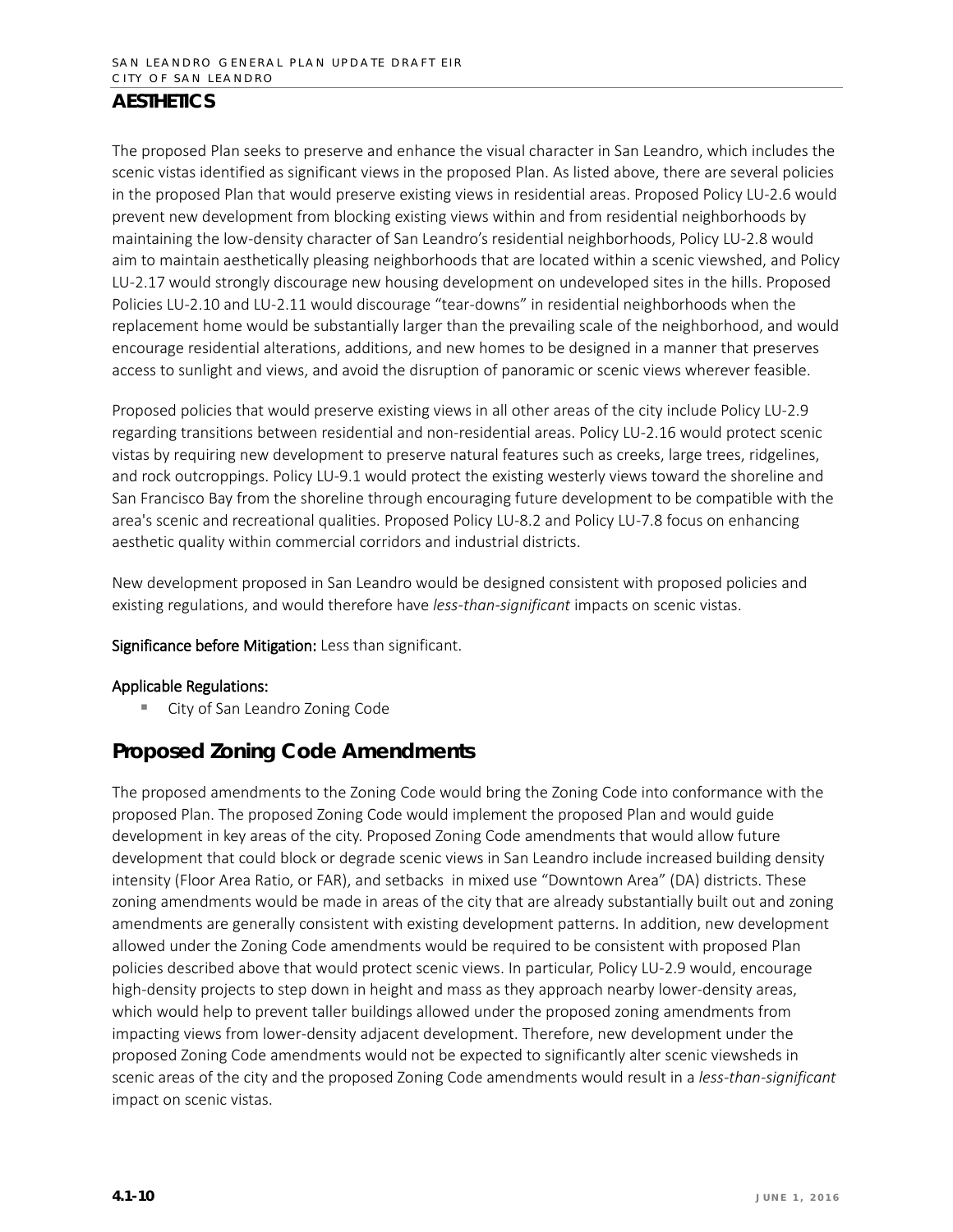Significance before Mitigation: Less than significant.

#### **AES-2 The proposed project would not substantially degrade the view from a scenic highway, including, but not limited to, trees, rock outcroppings, and historic buildings.**

### **Proposed General Plan Update**

The proposed Plan would result in a significant impact if it would allow development that would degrade a view from a State-designated scenic highway. As discussed in Section 4.1.1, Environmental Setting, Caltrans has not designated any highway within San Leandro as a State scenic highway. The closest scenic highway is located within a portion of Interstate 580, starting at the northern border of San Leandro and extending north to State Route 24 in Oakland. Interstate 580 is landscaped with mature trees at the location where the San Leandro northern border abuts the scenic portion of the highway and there are no views of the city available from the scenic highway. Therefore, the proposed Plan would have *no impact* on views from a State scenic highway.

#### Significance before Mitigation: No impact.

### **Proposed Zoning Code Amendments**

As described above, there are no areas of the city that are visible from a State-designated scenic highway. Therefore, the proposed Zoning Code amendments would have *no impact* on views from a State scenic highway.

#### Significance before Mitigation: No impact.

### **AES-3 The proposed project would not degrade the existing visual character or quality of the site and its surroundings.**

### **Proposed General Plan Update**

The proposed Plan would result in a significant impact if it would allow development that would negatively affect the existing visual quality of any of San Leandro's neighborhoods. As discussed in Section 4.1.1, Environmental Setting, the existing visual character or quality of the city and its surroundings can be described by its natural features. These natural features include an expansive quality with key gateways and scenic views such as the shoreline and foothills as shown on Figure 4.1-2. The San Francisco Bay and its shoreline mark the western edge of the city, and the coastal foothills mark the eastern edge of the city, framing most long-range views, while the overall terrain is mostly flat. The flat terrain and lack of a dense, continuous tree cover provides San Leandro with an open and expansive visual quality.

San Leandro has identified a number of gateways as aesthetic priorities that contribute to San Leandro's sense of place. These gateways are positive aspects of San Leandro's physical appearance and their preservation is an important priority. The proposed Plan seeks to preserve and enhance the visual quality of the shoreline, including through park and promenade enhancements. Proposed Historic Preservation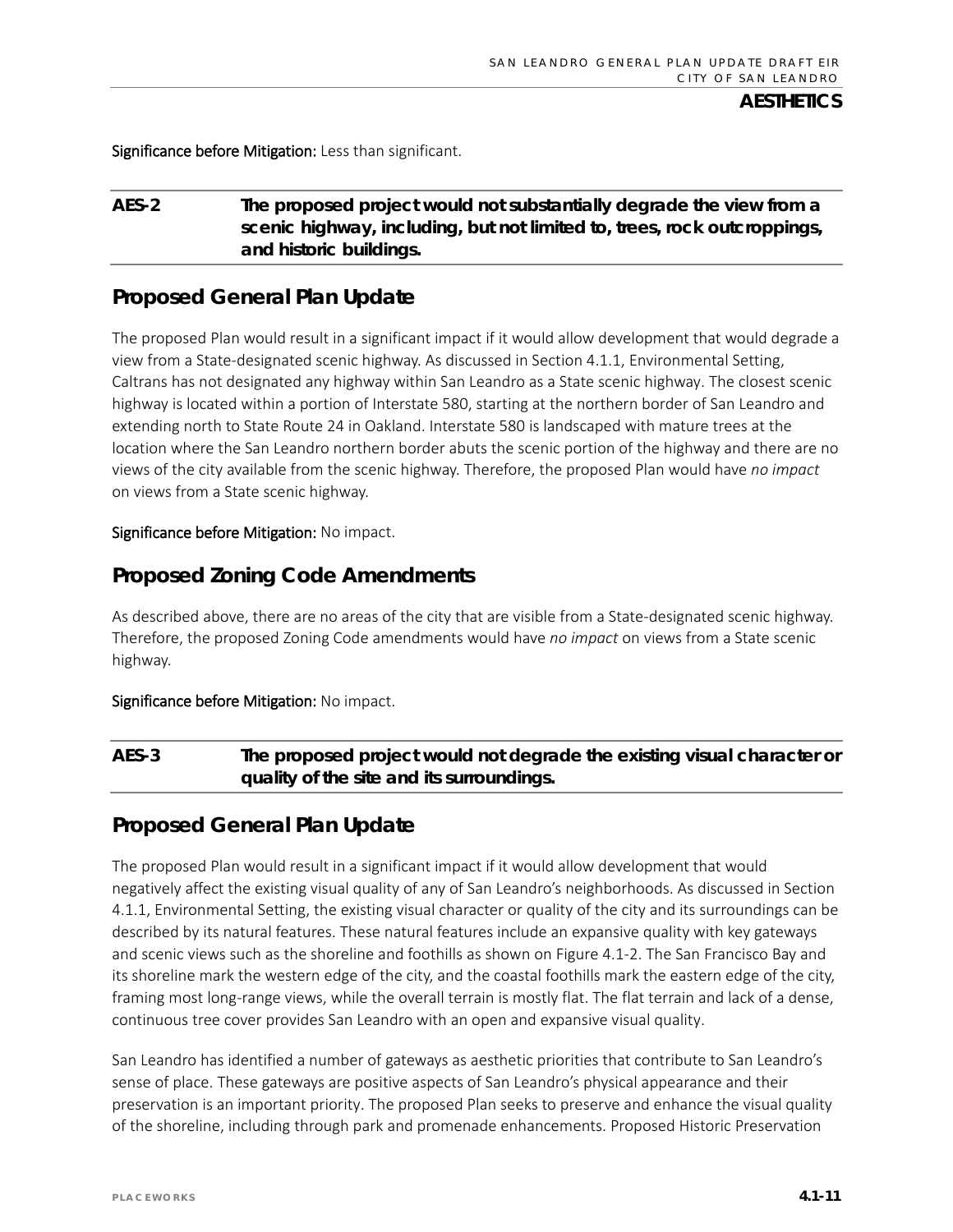and Community Design policies that seek to enhance the visual quality of the shoreline include Policy CD-5.3, which would implement urban design improvements to improve aesthetics, create a stronger sense of place, and facilitate walking, bicycling, and transit use in the shoreline area. Within the foothills area, proposed Policy OSC-1.9 would ensure that any new development be designed in a way that is compatible with the natural setting, including visual character.

The visual quality of San Leandro would also be preserved and enhanced through policies and the land use map of the proposed Plan. Any new development that includes increases in height would be focused in the high-activity areas of the city, such as downtown, commercial corridors, and employment areas. In existing residential and open space areas, no density or height increases are proposed that would change the expansive quality of the city. Further, proposed policies included in the Historic Preservation and Community Design and Land Use Elements seek to preserve and enhance the expansive visual quality of the city. For example, proposed Policy LU-6.15 would avoid changes that may adversely affect the visual character of the downtown area. Proposed Policy LU-10.3 would encourage buffering measures to promote land use compatibility. In addition, the City's zoning regulations would continue to contain development and design criteria consistent with these policies.

The visual character of key gateway areas would be preserved and enhanced through numerous proposed Historic Preservation and Community Design and Land Use policies that seek to create a distinct identity in San Leandro. For example, proposed Policy CD-5.1 and CD-5.3 encourage urban design elements to establish a unique neighborhood identity. Proposed Policies CD-7.1 and CD-7.5 through 7.6 encourage beautification measures such as public art and greening to enhance the visual character of these areas.

In addition, the proposed General Plan includes the following policies and actions that would protect San Leandro's visual resources as redevelopment occurs under the proposed Plan:

- Policy CD-5.1: Gateways. Develop landscaped gateway features to identify neighborhoods, business districts, and major city entryways. Gateways should incorporate design and graphic themes that help define a unique identity for each neighborhood and district.
- Policy CD-5.3: Urban Design Improvements. Use urban design elements such as bollards, pavers, fountains, signage, tree lighting, and street furniture (newspaper racks, benches, bus stops, planters, trash receptacles, bike racks, etc.) to establish a stronger design identity for San Leandro's commercial areas and make the street environment more inviting for pedestrians.
- Policy CD-5.4: Architectural Consistency. In established neighborhoods, protect architectural integrity by requiring infill housing, replacement housing, and major additions or remodels to be sensitive to and compatible with the prevailing scale and appearance of adjacent development.
- Policy CD-5.9: Visual Landmarks. Promote the development of "signature" buildings and monuments that provide visual landmarks and create a more distinctive and positive impression of San Leandro within the greater Bay Area. Local design guidelines should ensure that such buildings and monuments respect the character, scale, and context of the surrounding area.
- Policy CD-6.1: Promoting Quality Design. Use the development review, zoning, and permitting processes to promote high quality architecture and site design. Design review guidelines and zoning standards should ensure that the mass and scale of new structures are compatible with adjacent structures.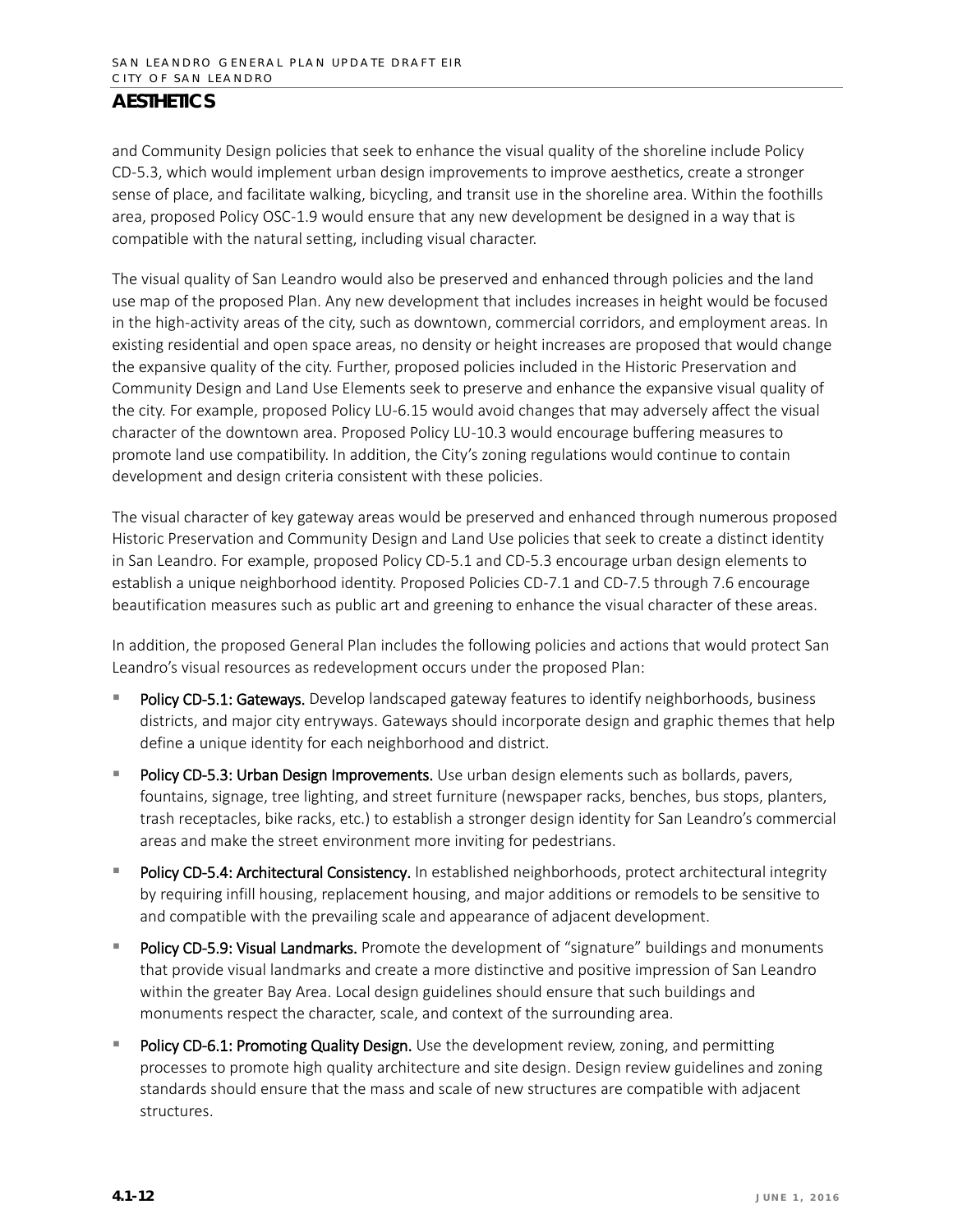- **Policy CD-6.2: Recognizing Architectural Context.** In areas without a well-established architectural aesthetic or consistent design palette, encourage contemporary and cutting edge design. In areas which have an established or more traditional design theme or rhythm, encourage infill development that increases architectural cohesion and reinforces the prevalent style or styles.
- Policy CD-6.3: Multi-Family Design. Establish high standards of architectural and landscape design for multi-family housing development. Boxy or massive building designs should be avoided, ample open space and landscaping should be provided, and high quality construction materials should be used.
- Policy CD-6.5: Craftsmanship. Encourage a high level of craftsmanship in new construction, and the use of exterior materials and façade designs that enhance the appearance of the City.
- Policy CD-6.6: Garage Door Visibility. Minimize the visibility of garage doors in new single family and multi-family residential construction.
- Policy CD-6.7: Architectural Interest. Encourage new structures to incorporate architectural elements that create visual interest such as trellises, awnings, overhangs, patios, and window bays. Avoid solid or blank street-facing walls.
- Policy CD-6.8: Commercial and Industrial Standards. Improve the visual appearance of the City's commercial and industrial areas by applying high standards of architectural design and landscaping for new commercial and industrial development and the re-use or remodeling of existing commercial and industrial buildings.
- Policy CD-7.1: Greening San Leandro. Promote drought-tolerant landscaping, tree planting, and tree preservation along San Leandro streets as a means of improving aesthetics, making neighborhoods more pedestrian-friendly, providing environmental benefits, and creating or maintaining a park-like setting.
- Policy CD-7.4: Urban Open Space. Encourage the incorporation of drought-tolerant landscaped open spaces, such as plazas, courtyards and pocket parks, within new development and redevelopment projects.
- Policy CD-7.5: Street Beautification. Upgrade the City's commercial thoroughfares by building upon their existing strengths and improving their aesthetic qualities. The City should implement programs to underground utilities, abate weeds and graffiti, eliminate litter, improve facades, improve buffers to adjacent residential uses, prohibit excessive or out-of-scale signage, remove billboards, and provide streetscape amenities and landscaping along these thoroughfares.
- Policy CD-7.6: Public Art. Encourage the siting of public art in civic open spaces, around public buildings, and within new development areas. Public art should be recognized as an economic development tool and should reflect and express the diversity of the City.
- Policy LU-6.9: Urban Design. Promote quality Downtown architecture that is well articulated, enhances the pedestrian setting, preserves the City's architectural heritage, and fits in with the scale and texture of existing historic structures. Discourage "franchise architecture" that will distract from creating a unique and distinctive Downtown setting.
- Policy LU-6.14: Downtown Open Space. Develop a network of Downtown open spaces to serve the growing population and workforce. This network should include civic plazas, parks, a linear greenway along the former Union Pacific Railroad right-of-way (part of the East Bay Greenway), and a San Leandro Creek greenway along the northern edge of Downtown. In addition, streetscape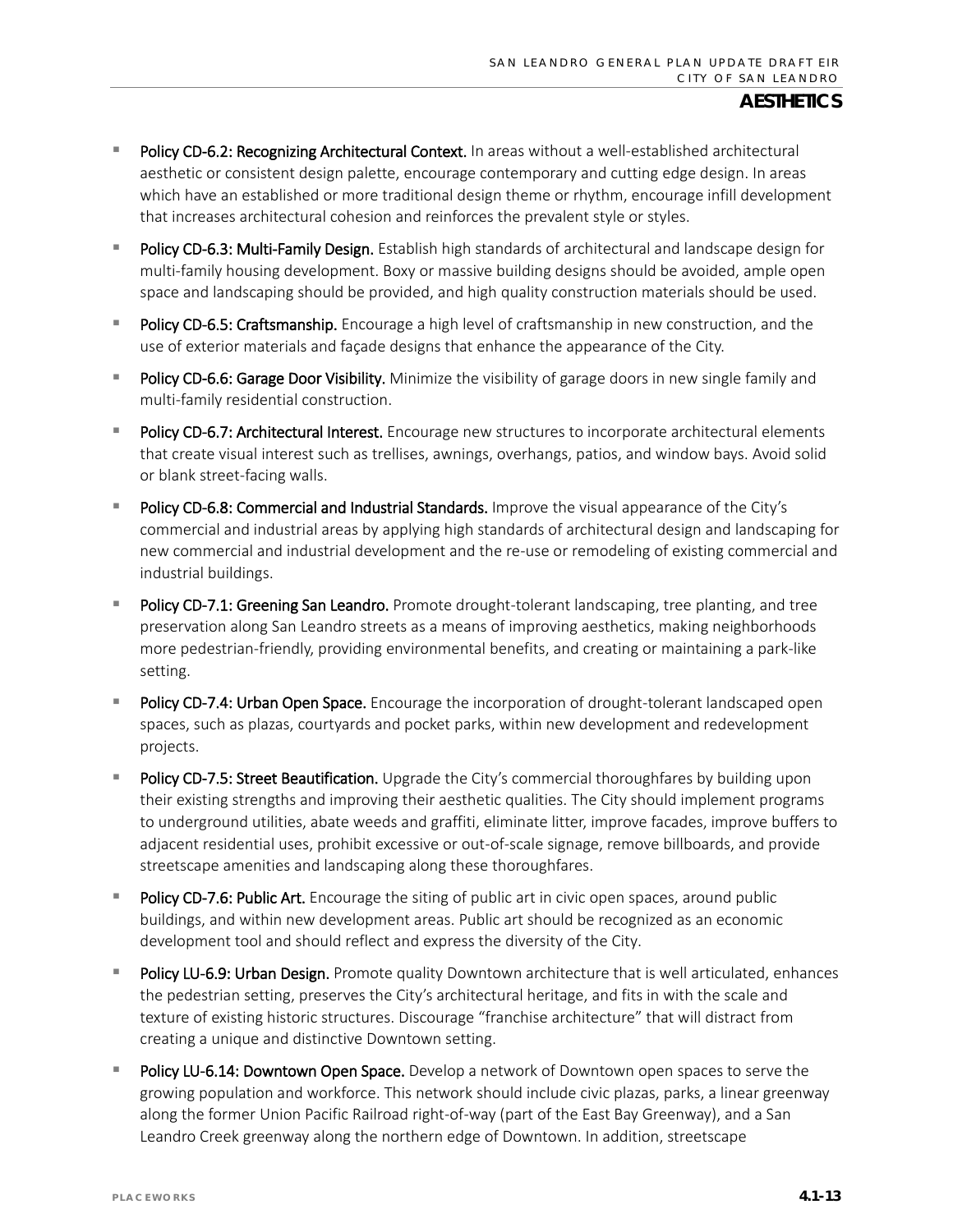improvements should include street trees and sidewalks which connect these spaces and increase the presence of greenery in the downtown area.

- Policy LU-6.15: Conservation of Lower Density Downtown Areas. Recognize certain areas within Downtown and avoid changes that would adversely affect these areas, particularly well-established and stable clusters of single-family homes, public and institutional uses, and historic buildings.
- Policy LU-8.5: Commercial Uses With An Industrial Character. Maintain areas in the City that are appropriate for lumberyards, construction suppliers, automotive repair shops, and other commercial uses that are industrial in character or that typically locate in industrial areas. While development standards in these areas should respect the operational characteristics of these uses, they should still promote aesthetic improvements, adequate buffering for nearby uses, traffic safety, and a more positive visual image.
- Policy LU-8.9: East 14th Street. Facilitate the transformation of East 14th Street from an unbroken commercial "strip" into a series of distinct mixed use neighborhood centers, each with a unique design identity and mix of uses. The land use pattern should emphasize a more attractive and human scale of development throughout the corridor, with pedestrian-oriented buildings, streetscape and transit improvements, and a lively mix of higher density residential, commercial, and civic uses.
- Policy LU-8.11: MacArthur and Bancroft Corridors. Encourage continued improvement and investment in the MacArthur and Bancroft corridor commercial districts. Mixed-use development should be encouraged along MacArthur Boulevard, with an emphasis on local-serving commercial, residential, office retail, and civic uses between Durant and Estudillo Avenues. Zoning for the corridor should be flexible enough to allow a full spectrum of residential and commercial uses. Along Bancroft Avenue, the focus should be on improving the Bancroft/Dutton commercial district as a vibrant, pedestrianoriented neighborhood shopping district. Continued efforts should be made to improve the streetscape, sidewalks, landscaping, and building facades on both Bancroft and MacArthur, making this area an attractive destination for residents of nearby neighborhoods.
- Policy LU-8.12: Marina Boulevard. Improve the Marina Boulevard corridor as an east-west connector between Downtown San Leandro and the waterfront. This should include continued investment in regional retail and Auto Mall development between I-880 and San Leandro Boulevard. It should also include the gradual transformation of the area between Merced and Doolittle from industrial to higher value retail, service, and other commercial uses, with accompanying changes to make the street more pedestrian and bicycle friendly. Marina Boulevard should be viewed as the "front door" into San Leandro--a major gateway that communicates a positive impression of the city.
- Policy LU-9.5: Gateway Improvements. Encourage "gateway" improvements which enhance the approach routes to the Shoreline while minimizing the impacts of increased traffic on area neighborhoods. Improvements could include new signage, streetscape enhancement along Marina Boulevard and Fairway Drive, entry monuments and landscaping at the Shoreline itself, and longerterm circulation changes.
- Policy LU-9.6: Urban Design. Encourage cohesive urban design and high-quality architecture at the Shoreline. Buildings should be oriented to maximize water views and shoreline access. Architecture, signage, lighting, street furniture, landscaping, and other amenities, should be coordinated to achieve an integrated design theme.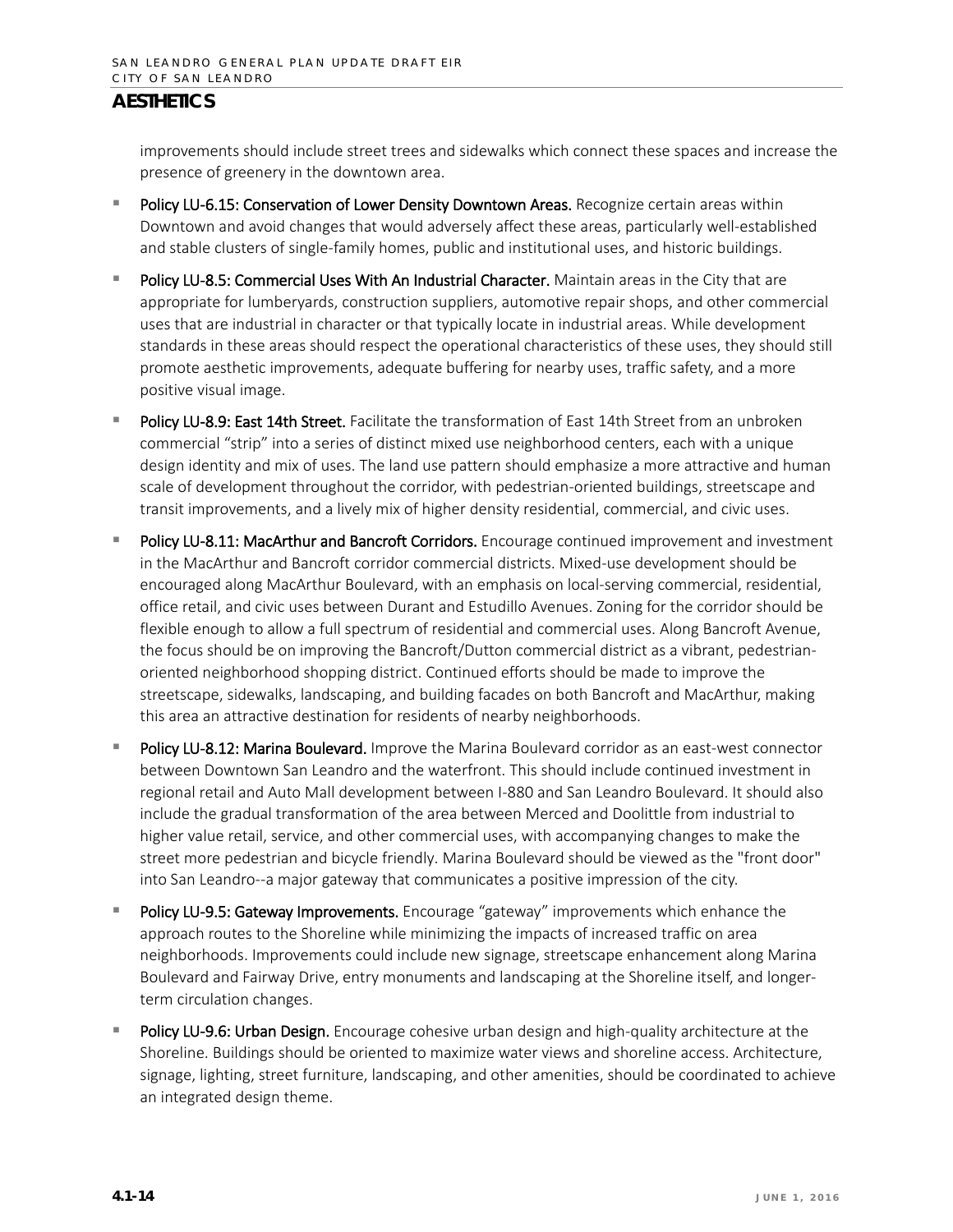- Policy LU-10.3: Buffering. When new development or adaptive reuse takes place in industrial areas, use a variety of buffering measures, including land use restrictions, landscaping and screening, sound walls and insulation, and limits on hours of operations and activities to promote land use compatibility. The City's zoning regulations should continue to contain development and design standards that minimize the potential for conflicts between industrial and residential uses, and between commercial and residential uses.
- Policy OSC-1.9: Siting of New Buildings. Require that new recreational buildings and other structures within parks are sited in a manner that minimizes their impacts on useable open space, maximizes energy efficiency and the use of green building and low impact development methods, avoids conflicts with existing park activities and nearby residential neighborhoods, and is compatible with the natural setting.
- Policy OSC-5.3: Orientation of New Structures. Encourage all new structures on creekside sites to be designed so that the creek is treated as an amenity and focal point.

Future new development in the city would be subject to Article 25 of the Zoning Code, which contains the City's site plan review requirements. Through this procedure, the City reviews proposed development to ensure high-quality architectural design, including articulation, window placement, use of detailing, and changes in building planes. For some projects, a public hearing is required before the Board of Zoning Adjustments, Planning Commission, and/or City Council. This Article requires that Site Plan review be conducted for certain new non-residential development greater than 2,500 square feet, and for certain two-, multi- and single-family development projects located in RD, RM, C, NA, SA, and I Districts to ensure that development complies with the applicable site development standards prescribed by the Zoning Code.<sup>[9](#page-14-0)</sup> Within the Downtown, new development, renovations, additions, new signage, and storefront remodels would be subject to the Downtown San Leandro Design Guidelines, which would guide such projects to adhere to standards of high-quality design.

Through the City's site plan review process and compliance with proposed Plan policies, new development would be designed to minimize impacts on existing visual character. The review process and proposed policies would use design, landscaping, and gateway treatments to enhance the expansive plains, and enhance the framing shoreline to the west and foothills to the east. Impacts would be *less than significant*.

#### Applicable Regulations:

- **Example 2** City of San Leandro Zoning Code
- **Downtown San Leandro Design Guidelines**

Significance before Mitigation: Less than significant.

# **Proposed Zoning Code Amendments**

The proposed amendments to the Zoning Code would bring the Zoning Code into conformance with the proposed Plan. The proposed Zoning Code would implement the proposed Plan and would guide development in key areas of the city. Some proposed Zoning Code amendments could potentially allow

<span id="page-14-0"></span><sup>9</sup> City of San Leandro, Municipal Code Part V – Administration, Article 25 – Site Plan Approval.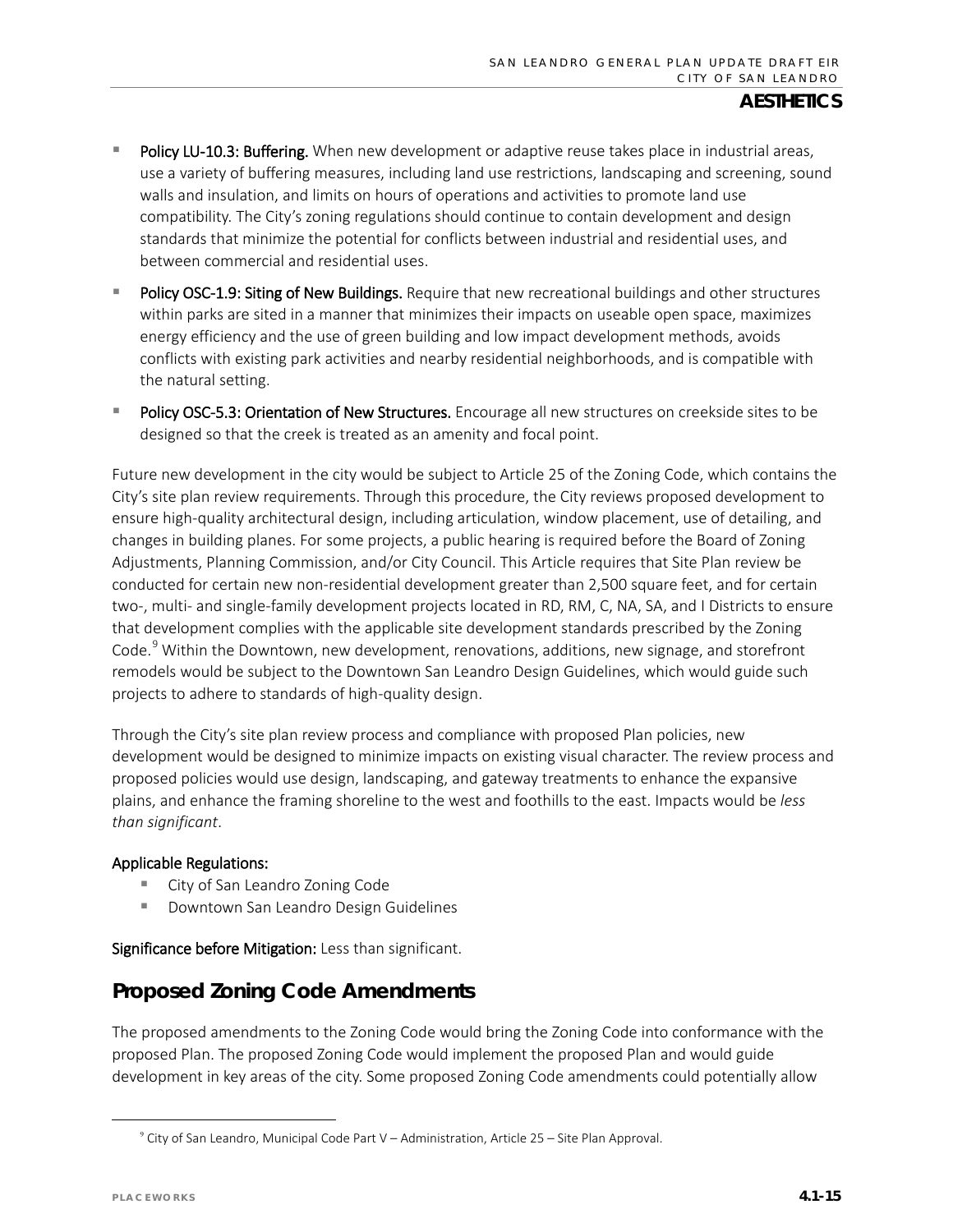future development that could substantially change or degrade the visual character in San Leandro. Specifically:

- Corner side yard setback requirements would be decreased to zero feet in the DA-1, DA-2, DA-3, DA-4 and DA-6 districts.
- Allowable residential density on lots greater than 10,000 square feet in the DA-1 district would increase from 70 to 100 dwelling units per acre.
- Maximum non-residential FAR would increase from 2.0 to 3.5 in the DA-1 district.
- Maximum non-residential FAR would increase from 4.0 to 5.0 in the DA-6 district, for parcels adjacent to the BART station.

As described above, the City's site plan review process and compliance with proposed Plan policies would ensure that future development would be designed to enhance existing visual character. Therefore, new development under the proposed Zoning Code amendments would not be expected to degrade visual character and the proposed Zoning Code amendments would result in a *less-than-significant* impact.

#### Significance before Mitigation: Less than significant.

### **AES-4 The proposed project would not expose people on- or off-site to substantial light or glare which would adversely affect day or nighttime views in the area.**

# **Proposed General Plan Update**

The proposed Plan would have a significant impact if it would allow new development or activities that would introduce substantial new sources of light or glare. Substantial light and glare comes mainly from commercial areas, lights kept on at night, traffic on major arterials and freeways, and from street lights. Increased light and glare as a result of the proposed Plan would occur primarily in areas of the city designated for commercial and business/industrial uses. In these areas, lighting associated with redevelopment and new development would have the potential to substantially increase lighting and glare levels.

New non-residential development and additions over 1,000 square feet would be subject to CALGreen building requirements. CALGreen Section 5.106.8 regulates light pollution by establishing maximum Backlight, Uplight and Glare (BUG) ratings for light fixtures. Additionally, the San Leandro Municipal Code includes regulations for all proposed development pertaining to the abatement of unreasonable light and glare. These regulations include development regulations that would prevent significant glare from glass or outdoor lighting sources. Further, the proposed General Plan includes the following policies that would prevent the creation of sources of light and glare sufficient to adversely affect views:

Policy CD-6.8: Commercial and Industrial Standards. Improve the visual appearance of the City's commercial and industrial areas by applying high standards of architectural design and landscaping for new commercial and industrial development and the re-use or remodeling of existing commercial and industrial buildings.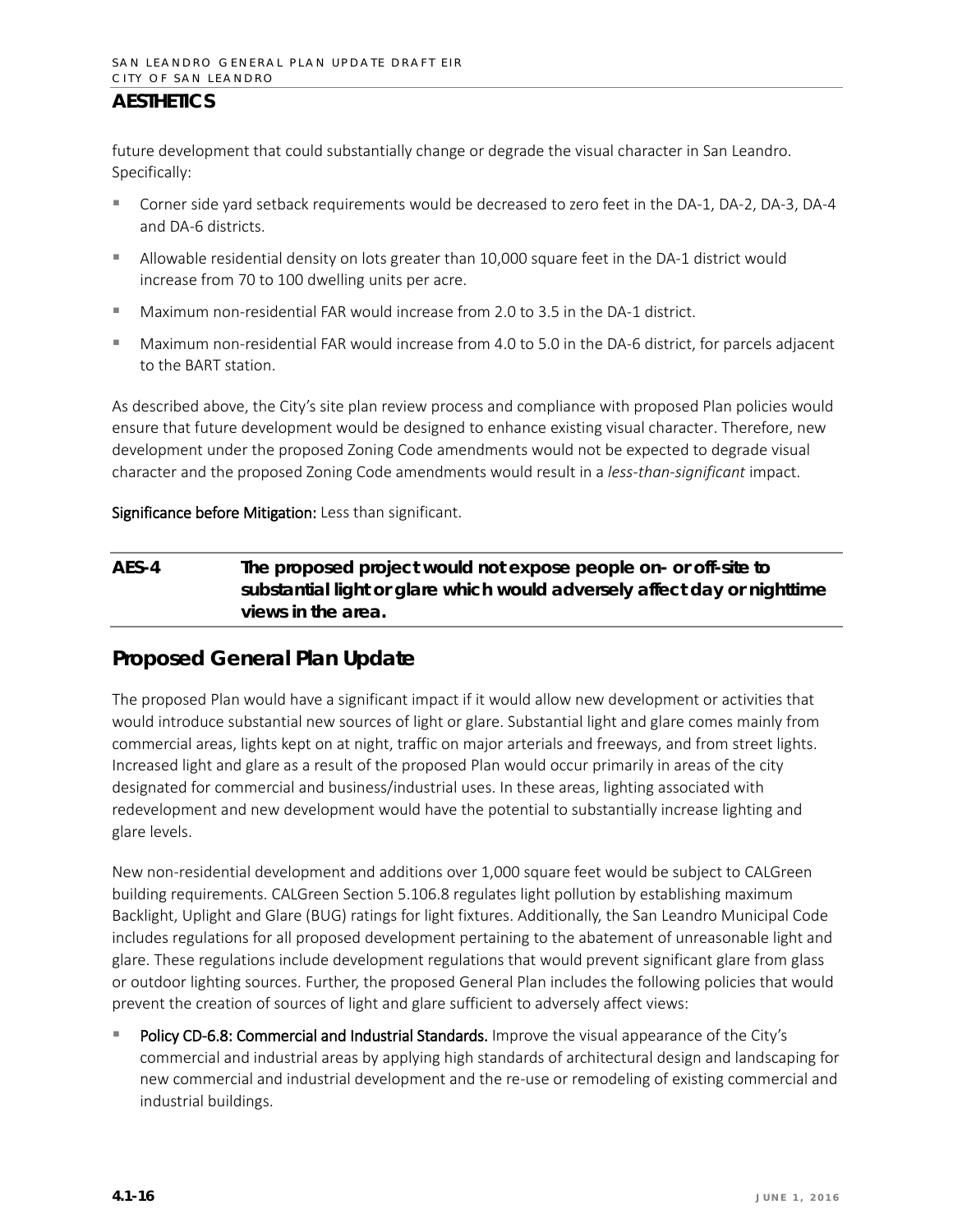- **Policy CD-7.7: Lighting.** Encourage street and parking lot lighting that creates a sense of security, complements building and landscape design, is energy-efficient, considers night sky visibility impacts (e.g., "dark skies"), and avoids conflicts with nearby residential uses.
- Policy LU-9.6: Urban Design. Encourage cohesive urban design and high-quality architecture at the Shoreline. Buildings should be oriented to maximize water views and shoreline access. Architecture, signage, lighting, street furniture, landscaping, and other amenities, should be coordinated to achieve an integrated design theme.
- Policy LU-10.3: Buffering. When new development or adaptive reuse takes place in industrial areas, use a variety of buffering measures including land use restrictions, landscaping and screening, sound walls and insulation, and limits on hours of operations and activities to promote land use compatibility. The City's zoning regulations should continue to contain development and design standards that minimize the potential for conflicts between industrial and residential uses, and between commercial and residential uses.

New development designed consistent with these goals, policies, and actions would prevent the creation of sources of light and glare that would adversely affect views. Therefore, impacts associated with light and glare would be *less than significant*.

#### Applicable Regulations:

- CALGreen
- San Leandro Municipal Code

Significance before Mitigation: Less than significant.

### **Proposed Zoning Code Amendments**

The proposed amendments to the Zoning Code would bring the Zoning Code into conformance with the proposed Plan. The proposed Zoning Code would implement the proposed Plan and would guide development in key areas of the city. New development allowed by the Zoning Code amendments could create new sources of light or glare. As described above, through compliance with the City's Municipal Code, CALGreen building standards, and proposed Plan policies, new development would be designed to prevent the creation of substantial light and glare. Therefore, the proposed Zoning Code amendments would result in a *less-than-significant* impact.

Significance before Mitigation: Less than significant.

# **4.1.4 CUMULATIVE IMPACTS**

### **AES-5 The proposed project, in combination with past, present, and reasonably foreseeable projects, would result in less-than-significant cumulative impacts with respect to aesthetics.**

As discussed in Chapter 4, Environmental Evaluation, this EIR takes into account potential future development under the proposed project, combined with effects of development on lands within the City's Sphere of Influence (SOI) and lands adjacent to Oakland to the north, Castro Valley to the east, and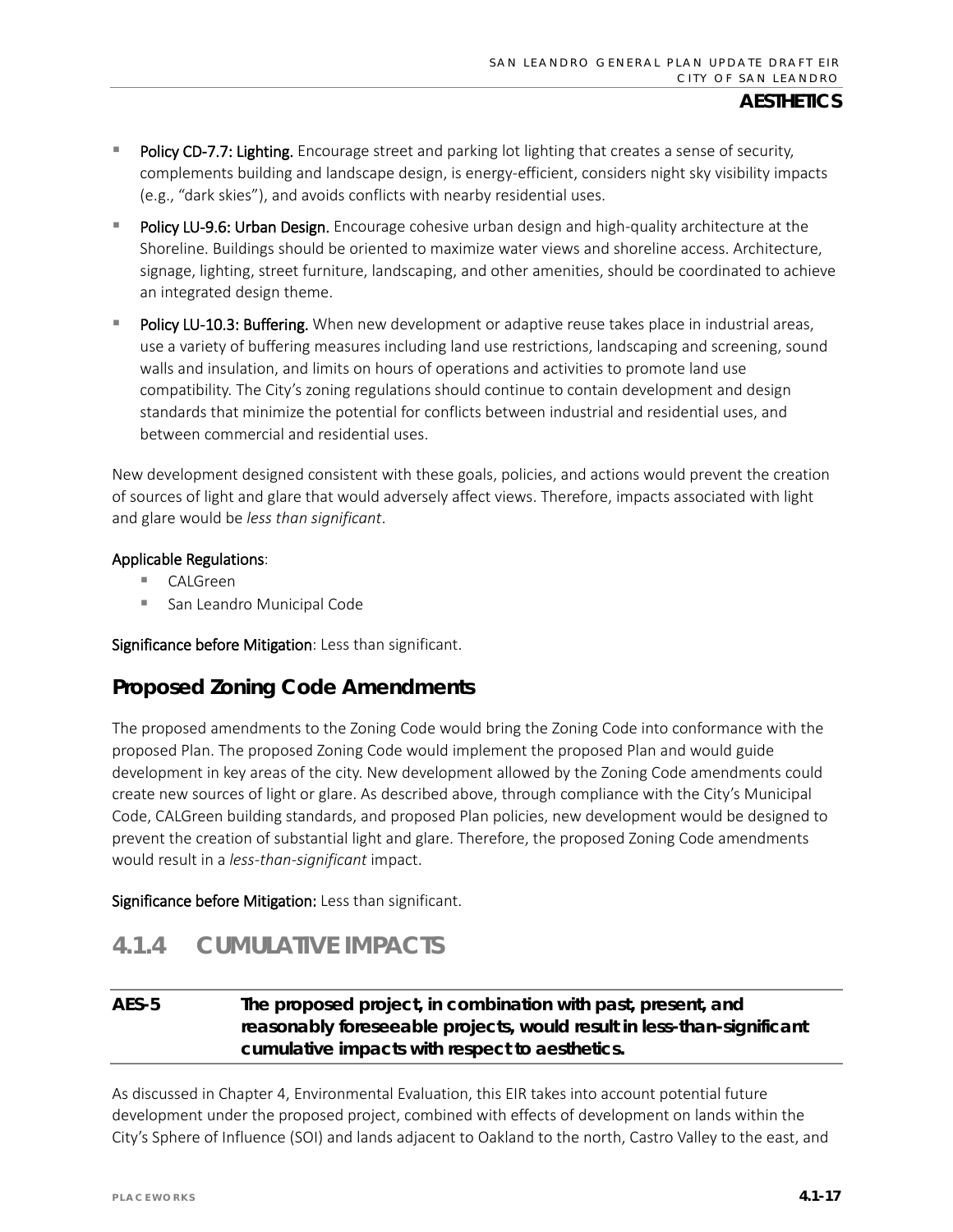the unincorporated Alameda County communities of San Lorenzo and Ashland to the south. As described in the discussion of Impacts AES-1 through AES-4, the proposed project focuses development in areas that are currently developed, and does not propose substantial changes to the existing land use pattern. However, new development could potentially impact a City-designated scenic view, degrade the existing visual character or quality of the site and its surroundings, or create a new source of substantial light or glare.

Interstate 580 (the Macarthur Freeway) is a State-designated scenic highway located within the cumulative setting from the San Leandro city limit to State Route 24 in Oakland. Interstate 580 is landscaped with mature trees at the location where lands adjacent to San Leandro abut the scenic portion of the highway and there are no views of developed adjacent areas available from the scenic highway. In addition, the Oakland Municipal Code provides specific provisions to protect views in the Macarthur Freeway Scenic Corridor.<sup>[10](#page-17-0)</sup> Therefore, development on lands adjacent to San Leandro would not have the potential to affect scenic highways or contribute to cumulative impacts to scenic highways.

Development on adjacent lands and areas within the SOI would have the potential to introduce urban land uses that would block currently uninterrupted scenic views or adversely affect the existing visual character. Within San Leandro, the proposed Plan includes policies and actions to protect scenic views and visual character. All surrounding communities have design review procedures in place to avoid potential significant or substantial aesthetic impacts on a project-by-project basis.<sup>[11](#page-17-1),[12](#page-17-2),[13](#page-17-3)</sup>

Future development allowed by the proposed project along with cumulative development would have the potential to generate new sources of light and glare. The design of future projects in San Leandro would be subject to the City's development review process and standards, CALGreen, and proposed Plan policies, which would ensure that lighting is designed to avoid glare, light spillage, and excessive lighting. Alameda County, Hayward, and Oakland also administer design review requirements and CALGreen standards to avoid potential light and glare impacts from development projects.<sup>[14](#page-17-4),[15](#page-17-5),[16](#page-17-6)</sup> Therefore, the proposed project would not contribute to potential cumulative impacts from lighting and glare.

Development allowed by the proposed plan would not contribute to cumulative impacts to scenic vistas, scenic highways, visual character, or light and glare. Therefore, the cumulative impact would be *less than significant*.

#### Applicable Regulations:

- City of San Leandro Municipal Code
- City of San Leandro Zoning Code
- Alameda County Code

<span id="page-17-0"></span> $10$  City of Oakland, Municipal Code Chapter  $17.90 - S-10$  Scenic Route Combining Zone Regulations.

<span id="page-17-1"></span><sup>&</sup>lt;sup>11</sup> Alameda County, County Code Chapter 17.30 – Scenic Corridor Districts.

<span id="page-17-2"></span> $12$  City of Oakland, Municipal Code Chapter 17.13 – RH Hillside Residential Zones Regulations.

<span id="page-17-3"></span> $13$  City of Hayward, Municipal Code Chapter 10-1.300 – Site Plan Review.

<sup>&</sup>lt;sup>14</sup> City of Oakland, Municipal Code Chapter 17.80 - Design Review Combining Zone Regulations.

<span id="page-17-6"></span><span id="page-17-5"></span><span id="page-17-4"></span><sup>&</sup>lt;sup>15</sup> Alameda County, County Code Chapter 17.30 - Scenic Corridor Districts.

<sup>&</sup>lt;sup>16</sup> City of Hayward, Municipal Code Chapter 10-1.150 Nuisance.